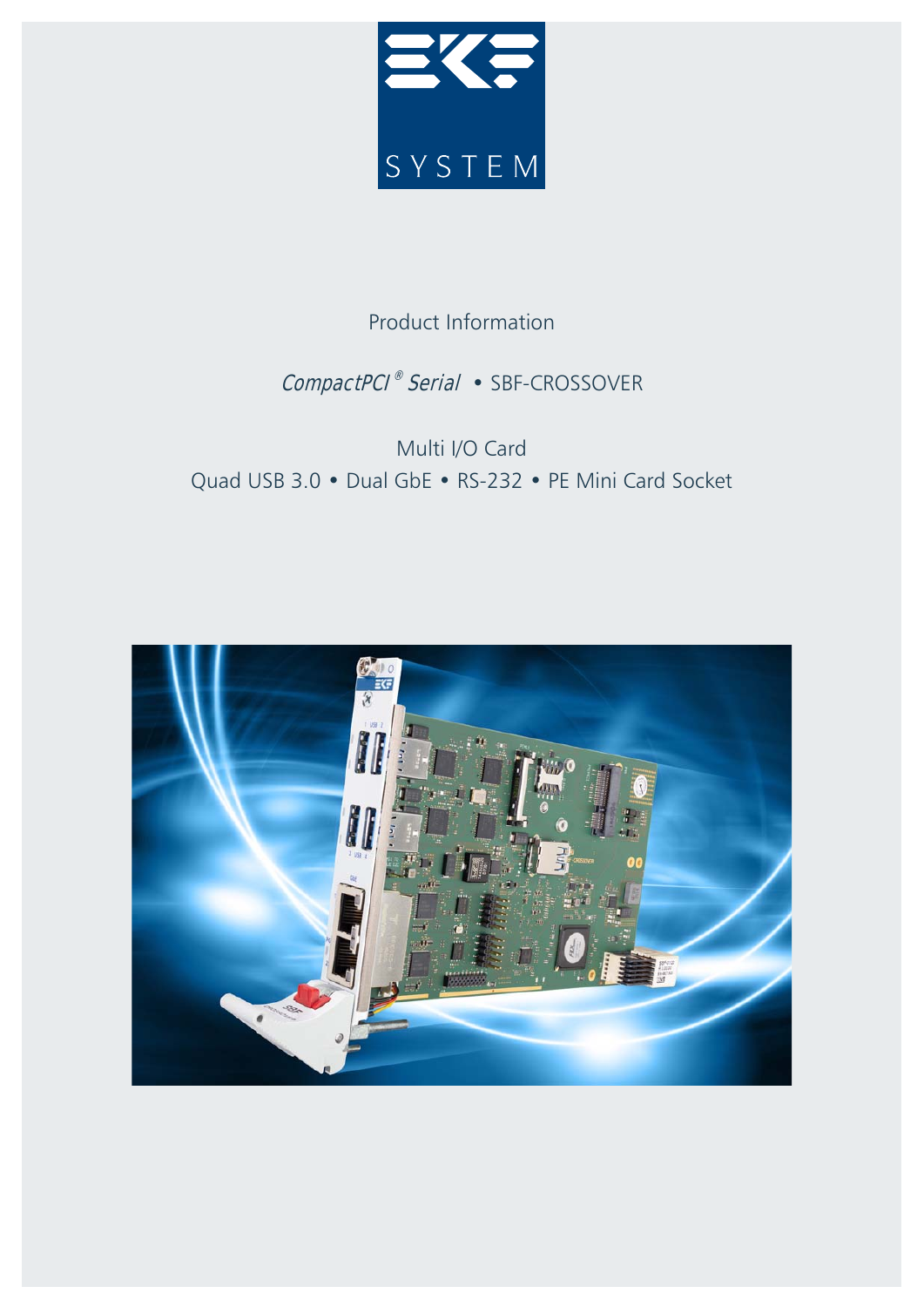#### General

The SBF-CROSSOVER is a peripheral slot card for CompactPCI® Serial systems, equipped with four individual USB 3.0 compliant controllers, and two Gigabit Ethernet NICs, all wired for front I/O. In addition, a PCI Express® Mini Card socket is provided on-board, which can be used e.g. for a fieldbus I/O module such as CAN FD. Furthermore, a quad port UART is available for RS-232 or RS-485 communication.

The SBF-CROSSOVER can be installed into any PCI Express<sup>®</sup> enabled peripheral slot of a CompactPCI® Serial backplane (PCIe® x4 or fat pipe slot recommended for optimum performance). All on-board devices are PCI Express® based. The front panel USB and Ethernet jacks are wired to individual controllers each, thus achieving the full data throughput on all connectors concurrently.

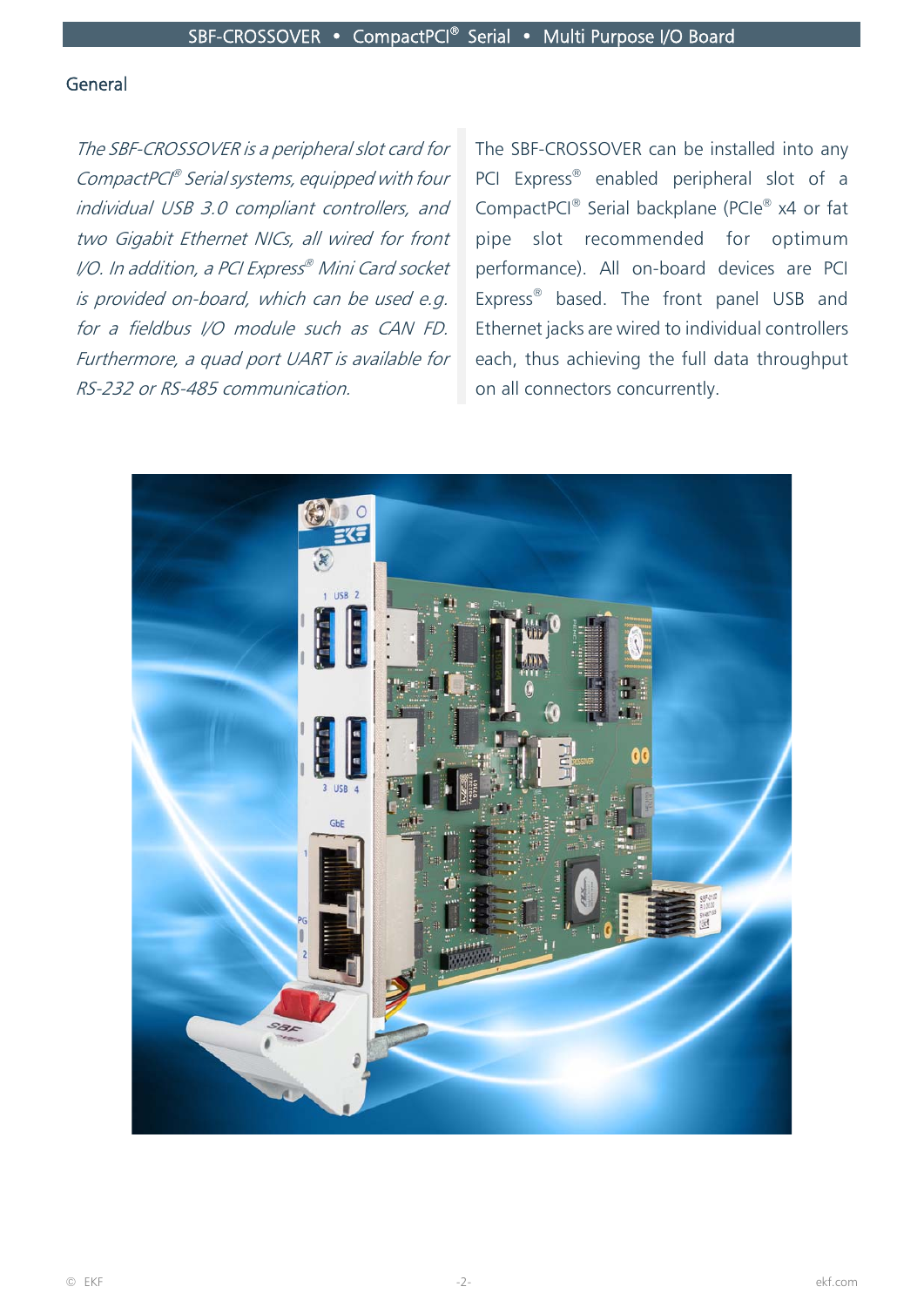#### Feature Summary

## General

- PICMG<sup>®</sup> CompactPCI<sup>®</sup> Serial standard (CPCI-S.0) peripheral slot card
- Single Size Eurocard 3U 4HP 100x160mm<sup>2</sup>
- CPCI-S backplane connector P1
- PCIe® x4 upstream Gen2 (5GT/s) required for optimum performance

# PCI Express® Interface

- PCI Express® 9-port 12-lane packet switch PEX8614
- Upstream port: PCI Express® x4 Gen2 (5GT/s) supported
- Downstream ports: 8 x PCIe® x1 (4 x USB controllers, 2 x Ethernet NICs, 1 x Mini Card socket, 1 x UART)

# USB

- 4 x Texas Instruments PCI Express® dual port USB 3.0 controller TUSB7320
- < USB 3.1 Gen1 (formerly USB 3.0) xHCI (eXtensible host controller interface) SuperSpeed supported
- < USB 2.0 high-speed, full-speed, low-speed supported
- < 4 x front panel Type-A USB 3.0 host connectors
- $V_{BUS}$  (+5V) 1.5A high current power switches assigned to front panel connectors
- < Option on-board Type-A connector, suitable for on-board USB stick
- USB 2.0 wired to PCIe<sup>®</sup> Mini Card socket

# **Networking**

- Two networking interface controllers (NIC), 1000BASE-T, 100BASE-TX, 10BASE-T connections
- < Intel® I210-IT -40°C to +85°C operating temperature GbE controllers w. integrated PHY
- < IPv4/IPv6 checksum offload, 9.5KB Jumbo Frame support, EEE Energy Efficient Ethernet
- < IEEE 802.1Qav Audio-Video-Bridging (AVB) enhancements for time-sensitive streams
- < IEEE 1588 and 802.1AS packets hardware-based time stamping for high-precision time synchronization
- Two GbE ports via RJ45 front panel jacks (option 2 x M12-X connectors with mezzanine module P01)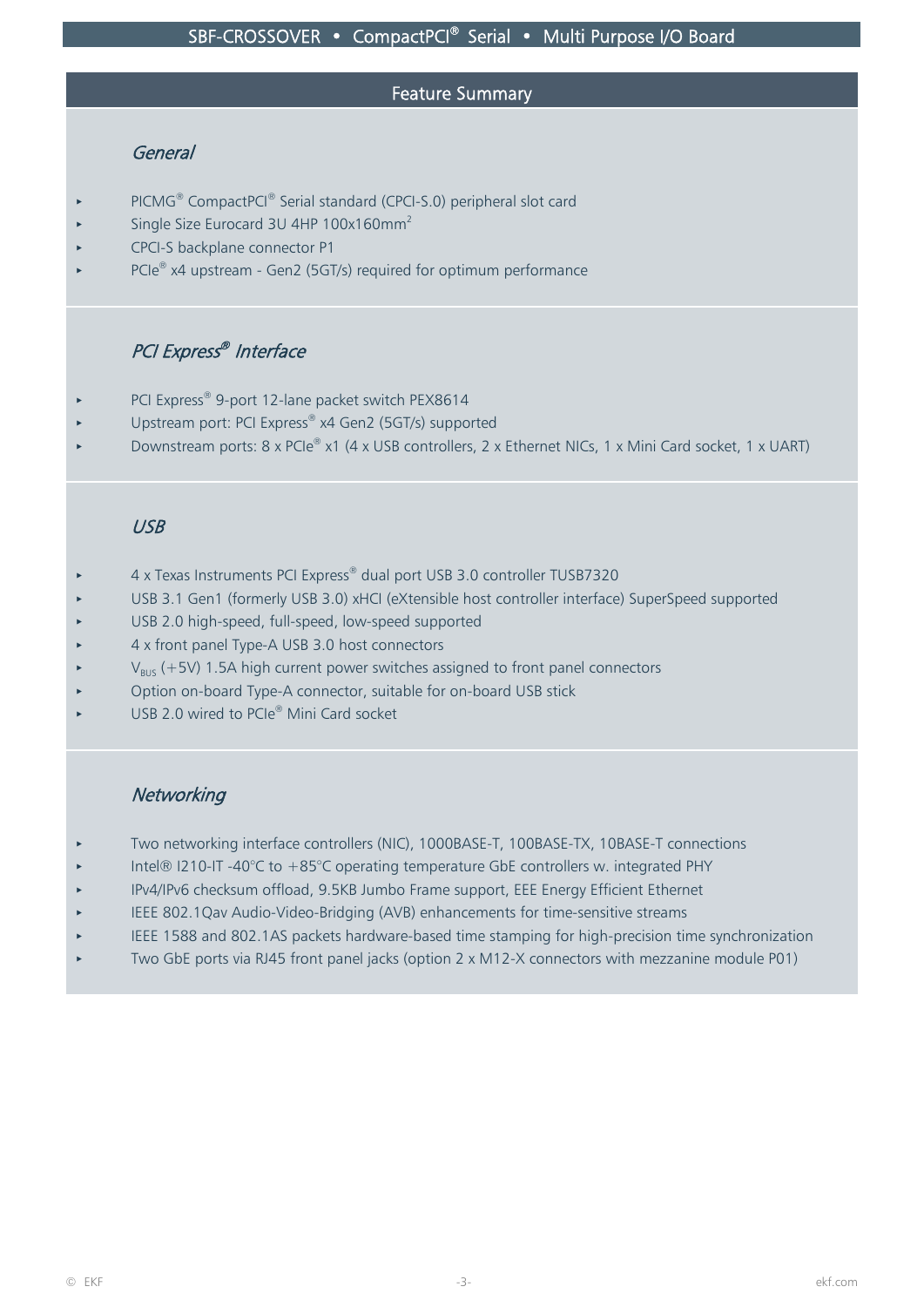#### Feature Summary

# **UART**

- < Diodes® (Pericom®) PCI Express® quad port UART PI7C9X7954
- < High performance 950-class UART
- < 16C550 software compatible
- < 128-Byte FIFO for each transmitter/receiver
- < Baud rate up to 15Mbps
- < XON/XOFF in-band flow control
- < CTS/RTS or DSR/DTR out-of-band control & driver enable signal for PartyLine operation
- < Data frame 5, 6, 7, 8 and 9 bits
- Clock prescaling 4 to 46
- Windows® WHQL device driver support
- < Two on-board RS-232 transceivers MAX3243, pin headers suitable for attachment of D-Sub 9-pin connectors by means of micro-ribbon flat cable
- Two UART channels wired tor pin headers suitable for SU\*-series modules (isolated RS-232 or isolated RS-485)
- < Custom specific F/P design for additional D-Sub or Micro-D connectors (8HP or wider)

# PCI Express® Mini Card

- PCI Express<sup>®</sup> Mini Card socket, full-size or half-size modules
- < Micro SIM card holder associated (15mm x 12mm ETSI TS 102 221 V9.0.0, Mini-UICC)
- PCI Express<sup>®</sup> Mini Cards of both styles supported: USB and PCIe<sup>®</sup> based
- Suitable for wireless applications
- Suitable for fieldbus modules e.g. CAN-FD, and industrial Ethernet modules (real time networking)
- < Custom specific F/P design for additional pigtail SMB antenna connectors (8HP or wider)
- < Custom specific F/P design for non-radio applications e.g. CAN-FD (8HP or wider)

# **Applications**

- < Mixed I/O: USB Ethernet UART fieldbus or wireless
- Flexible usage by means of Mini Card socket (PCIe® or USB module)
- < Data acquisition, data translation, gateway
- < Fieldbus or real time networking
- < IIOT, edge computing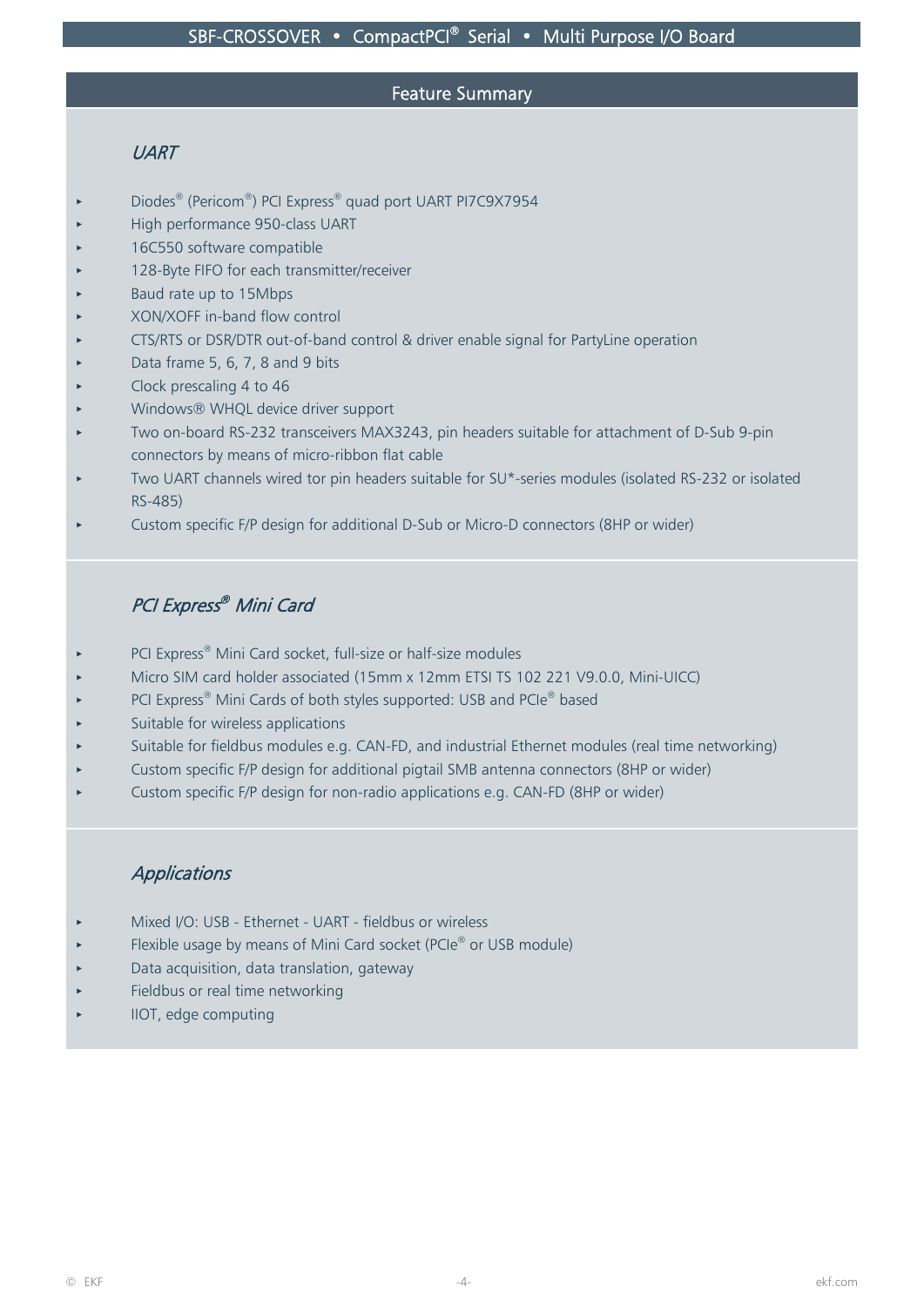#### Feature Summary

# Environment & Regulation

- Designed & manufactured in Germany
- < ISO 9001 certified quality management
- Long term availability
- < Rugged solution (coating, sealing, underfilling on request)
- RoHS compliant
- Operating temperature: -40 $\degree$ C to +85 $\degree$ C (industrial temperature range)
- Storage temperature: -40°C to +85°C, max. gradient 5°C/min
- < Humidity 5% ... 95% RH non condensing
- < Altitude -300m ... +3000m
- < Shock 15g 0.33ms, 6g 6ms
- < Vibration 1g 5-2000Hz
- MTBF 24.6 years
- < EC Regulations EN55022, EN55024, EN60950-1 (UL60950-1/IEC60950-1)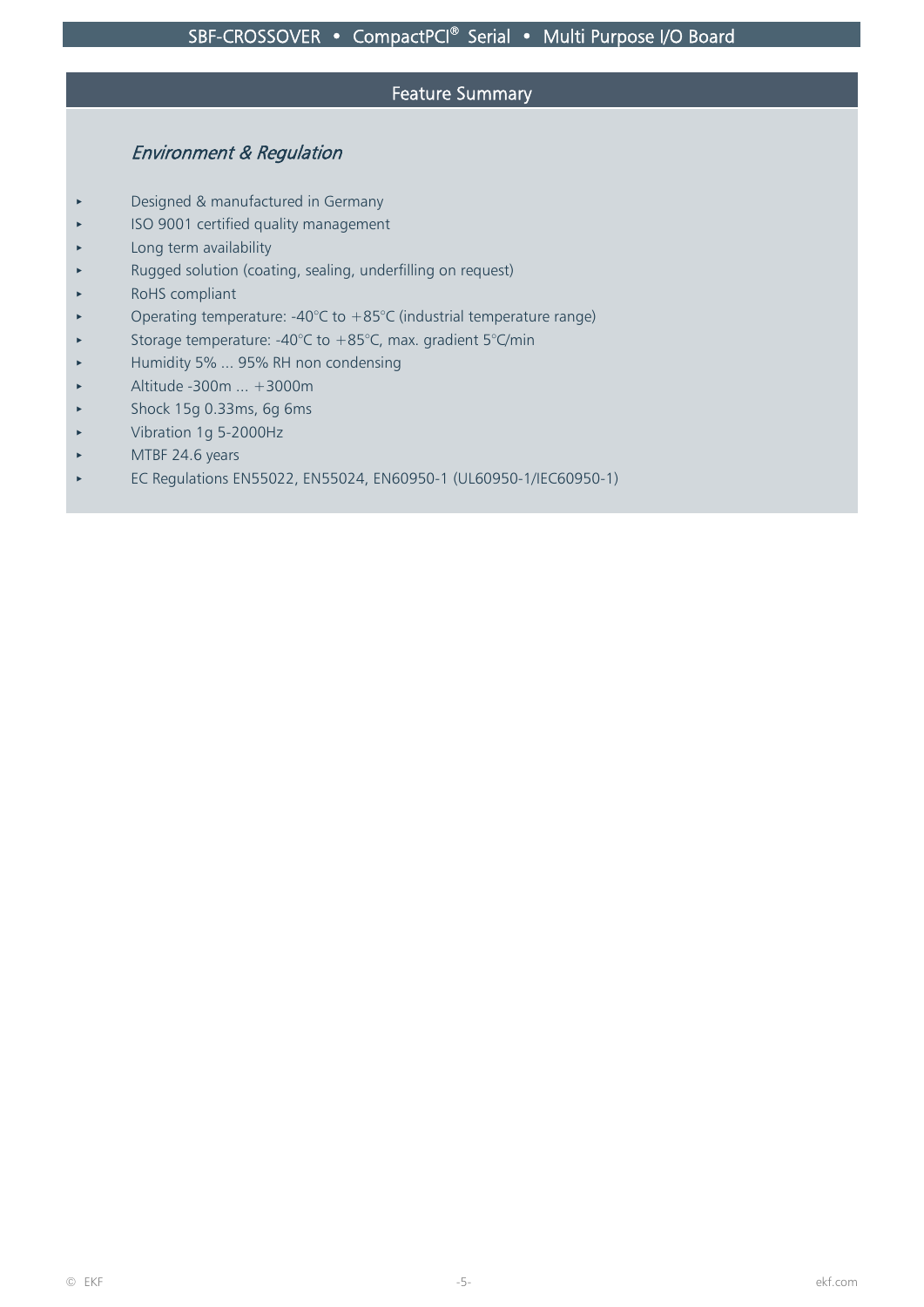# Block Diagram

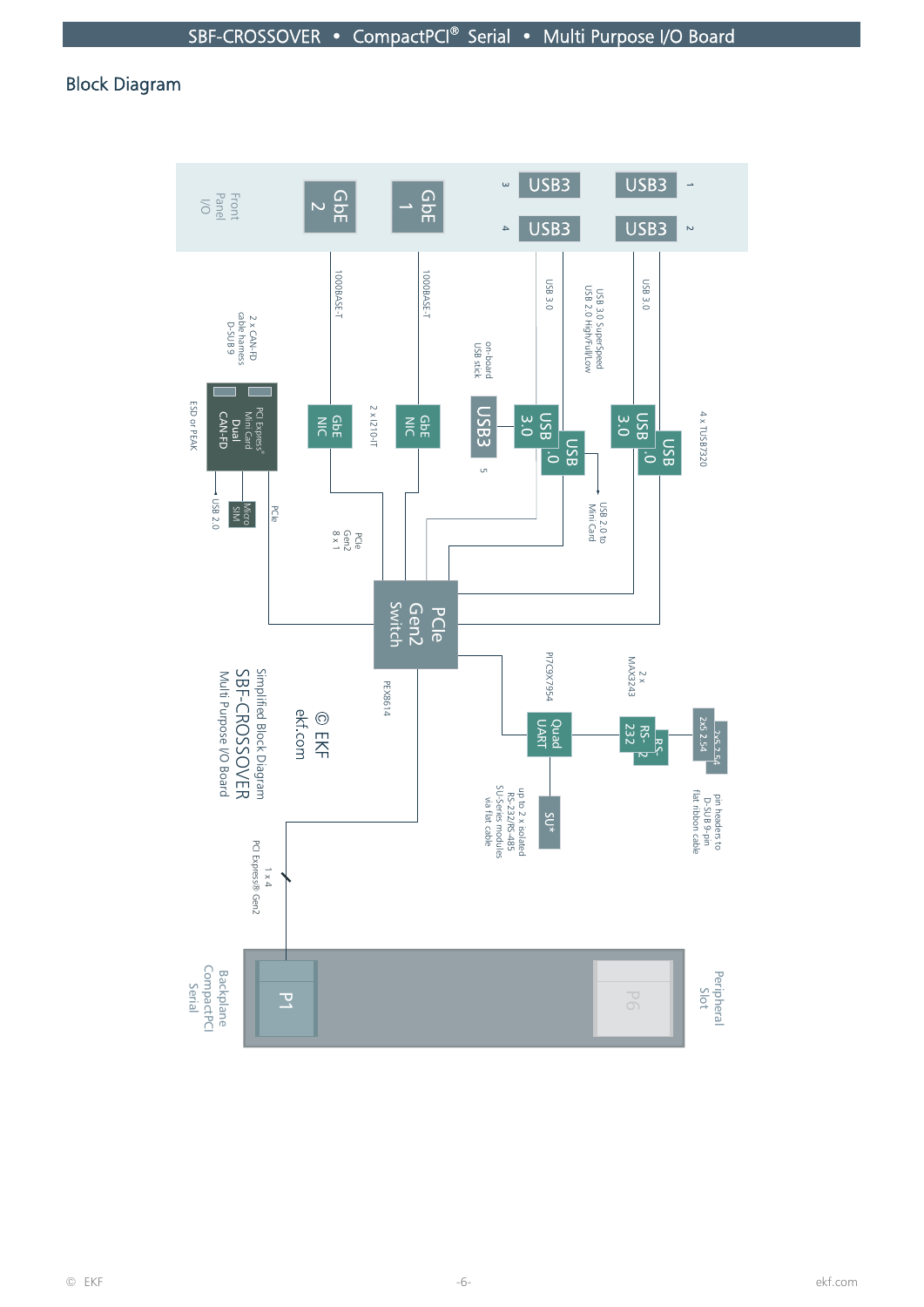## Front Panel



The SBF-CROSSOVER is available with several front panel layouts, typically 4HP or 8HP front panel width. Shown above is an 8HP solution with D-Sub connector openings (to be used e.g. with RS-232 or CAN-FD). Since the Mini Card socket and the UART connectors allow for many front panel connector alternates, EKF offers custom specific front panel design.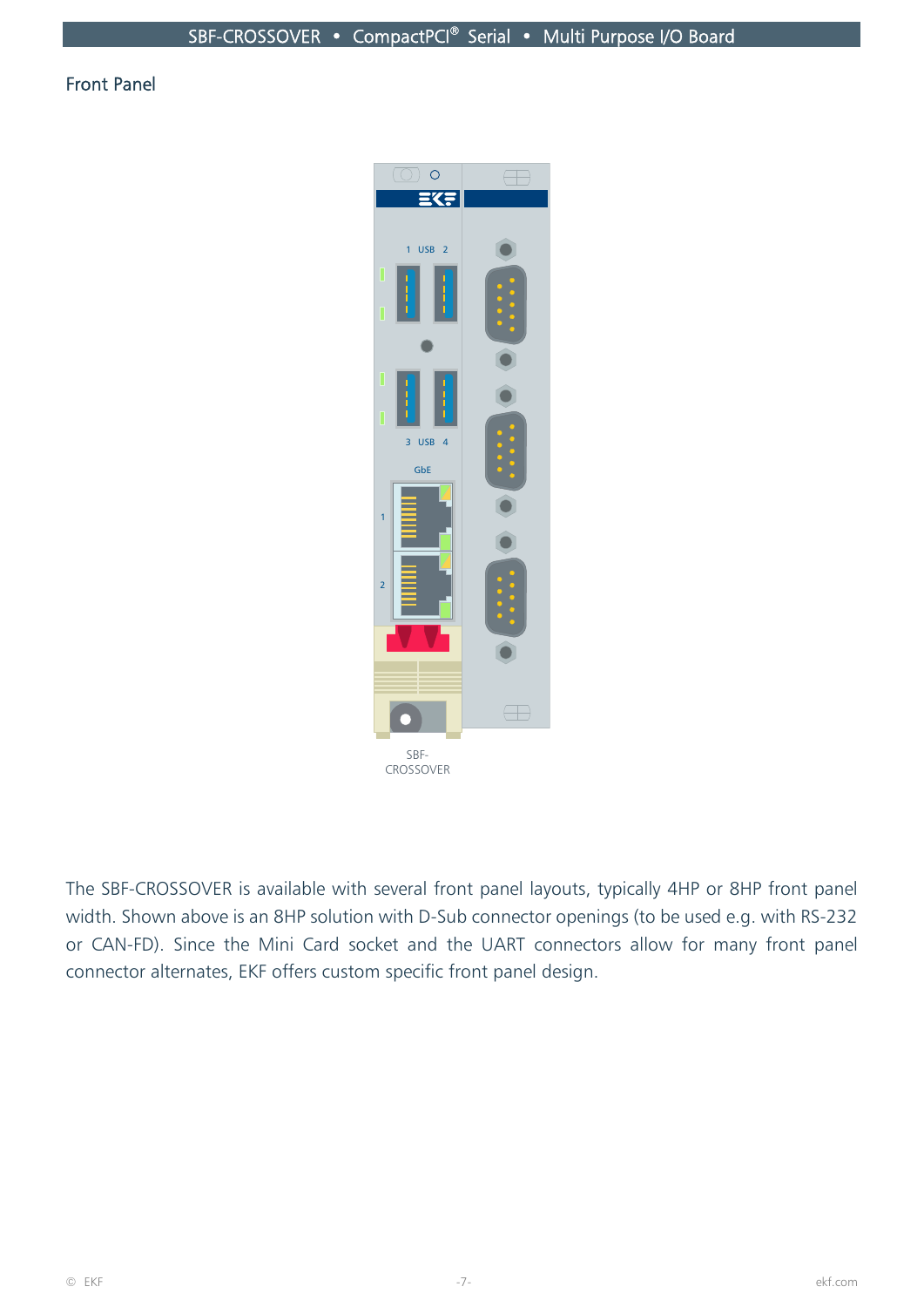## SBF-CROSSOVER • CompactPCI® Serial • Multi Purpose I/O Board

Please note: The front handle is provided with a built-in microswitch, which is used to disable the onboard power circuit when released. Vice versa, the on-board devices are enabled not before the handle gets locked. Please refer to the illustration below and make sure that the eject lever has reached its final position for proper board operation, as shown in picture 8. A gentle click should be audible, when the red actuator pin moves into its raised position, indicating that the board is locked and ready for use.



1 - 4: remove board 5 - 8: install board

1 & 8: on-board power enabled 2-7: on-board power disabled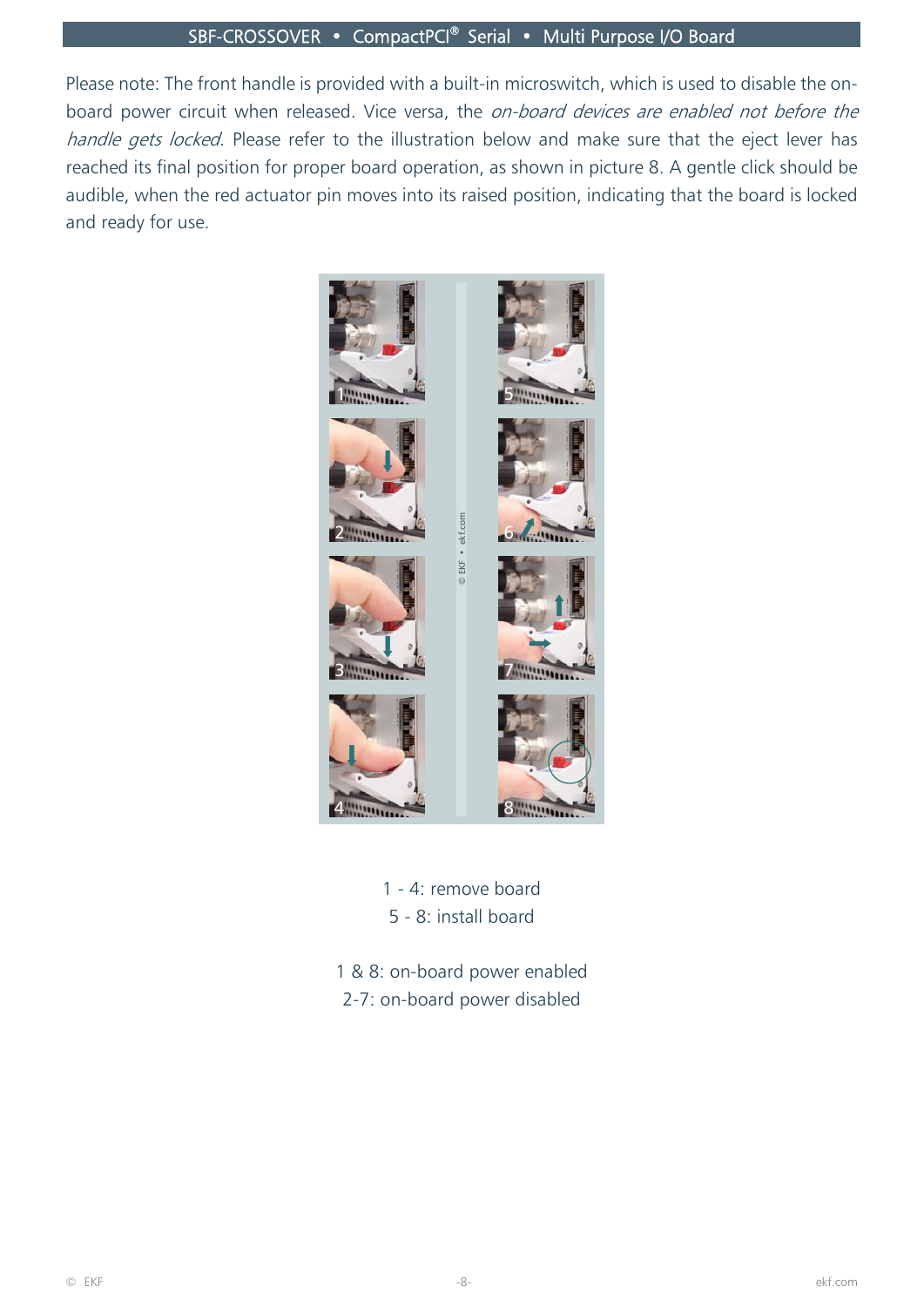# Component Orientation

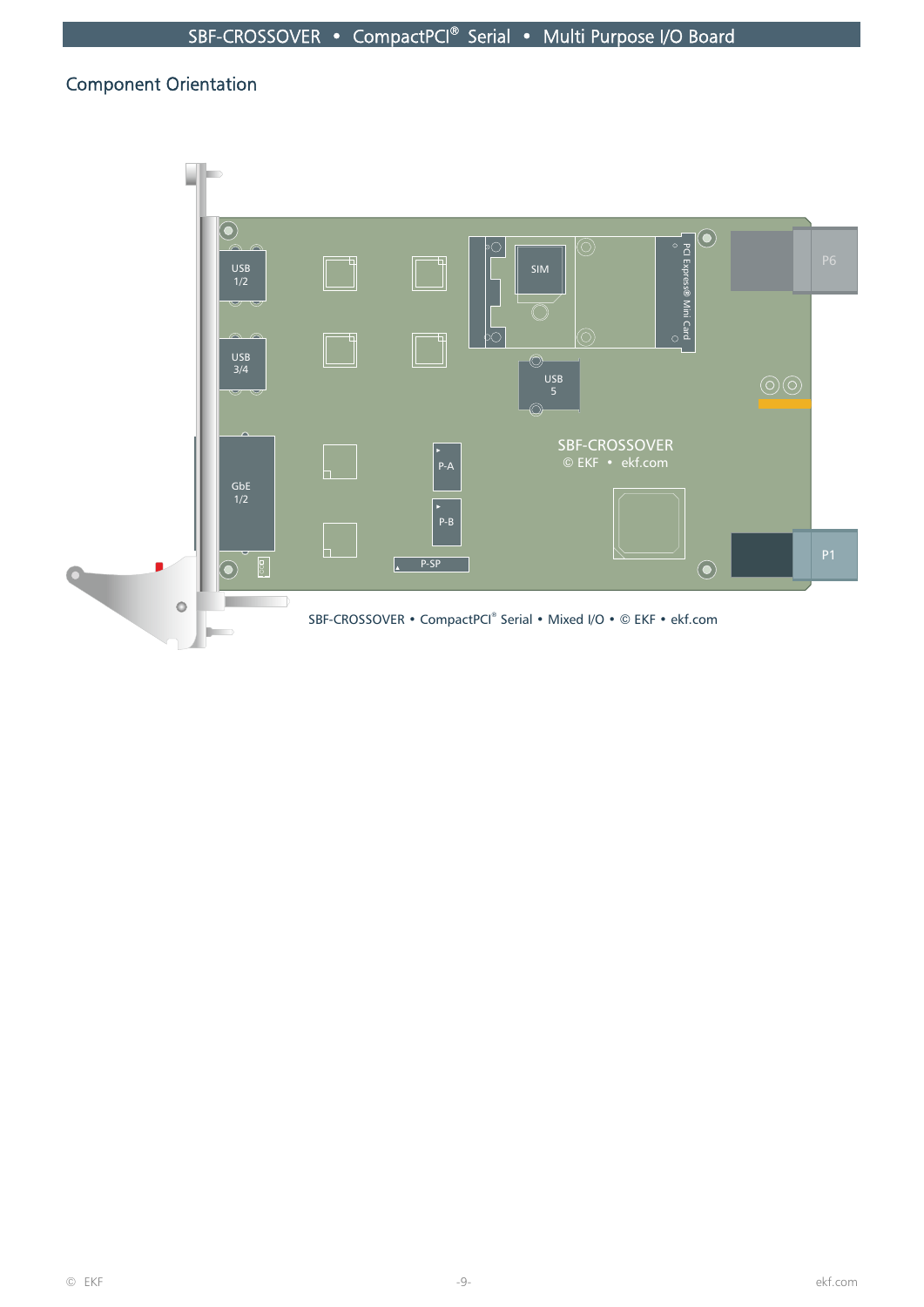## USB Connectors

The SBF-CROSSOVER is equipped with four front panel receptacles for USB 3.0 or USB 2.0 Type-A cable connectors (USB root hub). Since the SBF-CROSSOVER USB ports are associated to individual SuperSpeed xHCI controllers, up to the maximum USB 3.0 data transfer rate will be available on all connectors simultaneously, when the board is operated in a CompactPCI<sup>®</sup> Serial PCIe<sup>®</sup> x4 or fat pipe peripheral slot. An exception exists with respect to the receptacle #4, which shares its performance with an optional on-board USB 3.0 connector for USB sticks. Another shared resource (receptacle #3) is the USB 2.0 connection required for some PCIe® Mini Cards (please refer also to the block diagram).



 $1$ <sup>1)</sup> +5V via 1.5A current-limited electronic power switch. Power rail may be switched off by software independently for each port.

Each SBF-CROSSOVER USB connector provides  $+5V$  (V<sub>BUS</sub>) for powering external devices. Electronic switches limit the maximum output current of each individual USB connector to a safe level. Front panel LEDs are provided to indicate the power state and initialization status of each F/P USB port. For rugged applications EKF offers custom specific USB cable connector retainer solutions (similar picture below).

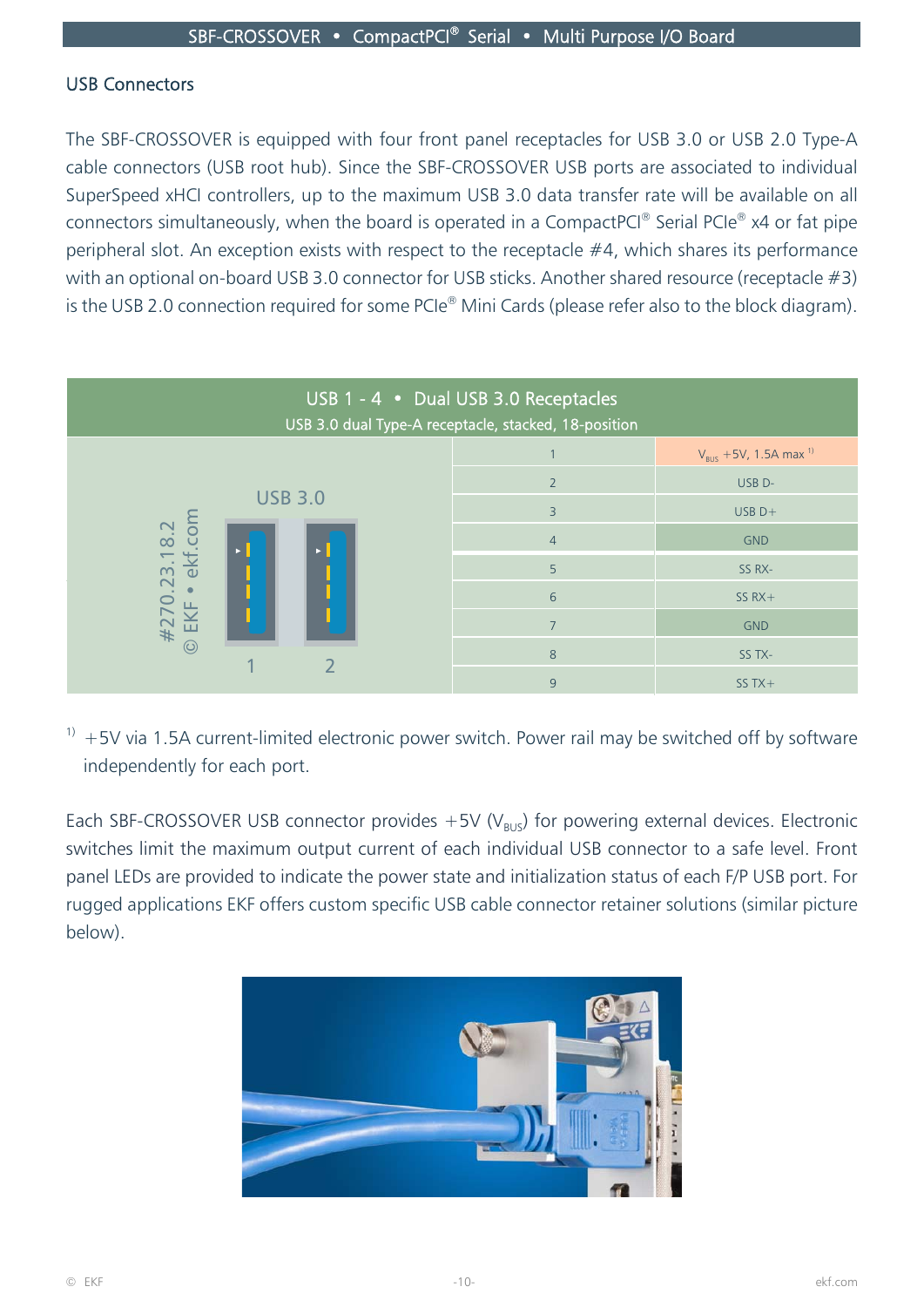## Ethernet Connectors

Both Ethernet ports on the SBF-CROSSOVER are based on individual I210IT PCIe® to Ethernet controllers, i.e. offer different MAC addresses, hence suitable for simple network attachment or flexible usage as router or gateway.

| Gigabit Ethernet Ports 1/2 (RJ45) |        |                |              |  |  |
|-----------------------------------|--------|----------------|--------------|--|--|
|                                   | Port 1 | $\mathbf{1}$   | NC1_MDX0+    |  |  |
|                                   |        | $\overline{2}$ | NC1_MDX0-    |  |  |
|                                   |        | $\overline{3}$ | $NC1_MDX1+$  |  |  |
|                                   |        | $\overline{4}$ | $NC1$ _MDX2+ |  |  |
| E<br>Ē<br>270.02.08.5             |        | 5              | NC1_MDX2-    |  |  |
|                                   |        | $\,$ 6 $\,$    | NC1_MDX1-    |  |  |
|                                   |        | $\overline{7}$ | $NC1$ _MDX3+ |  |  |
|                                   |        | $\,8\,$        | NC1_MDX3-    |  |  |
|                                   |        | $\mathbf{1}$   | NC2_MDX0+    |  |  |
|                                   |        | $\overline{2}$ | NC2_MDX0-    |  |  |
|                                   |        | $\overline{3}$ | $NC2_MDX1+$  |  |  |
|                                   |        | $\overline{4}$ | $NC2_MDX2+$  |  |  |
|                                   | Port 2 | 5              | NC2_MDX2-    |  |  |
|                                   |        | $\sqrt{6}$     | NC2_MDX1-    |  |  |
|                                   |        | $\overline{7}$ | $NC2$ _MDX3+ |  |  |
|                                   |        | $\,8\,$        | NC2_MDX3-    |  |  |

The lower green LED of each front panel connector indicates LINK established when continuously on, and data transfer (activity) when blinking. If the lower green LED is permanently off, no LINK is established. The upper green/yellow dual-LED signals the link speed 1Gbit/s when lit yellow, 100Mbit/s when lit green, and 10Mbit/s when off.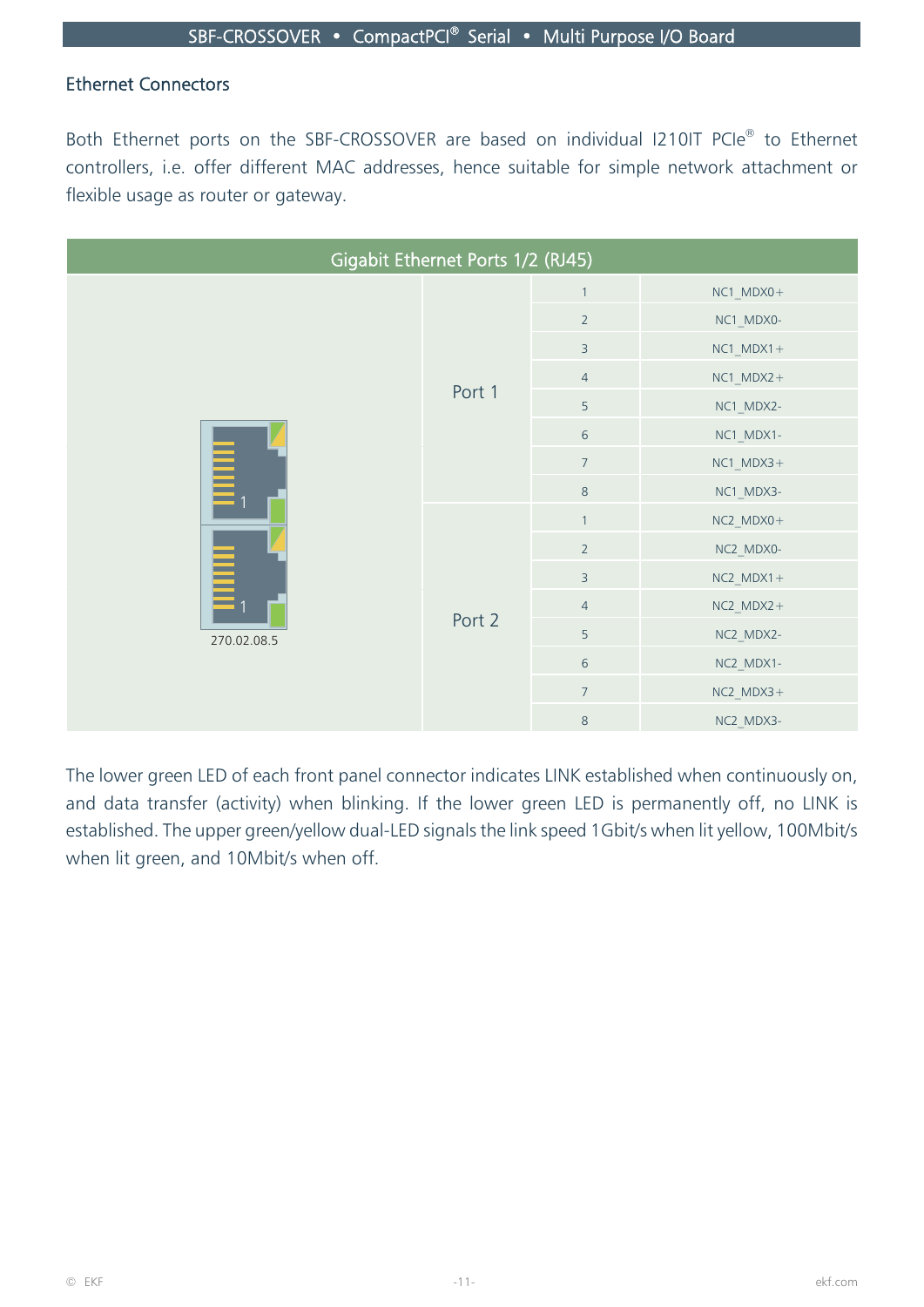## Mini Card Host Connector

The SBF-CROSSOVER is provided with a PCI Express<sup>®</sup> Mini Card host connector. It is suitable for PCIe<sup>®</sup> based modules, and also USB 2.0 driven Mini Card modules. After inserted, the Mini Card has to be fixed by a snap-in latch (full-size modules 50.80mm length), or will have to be secured manually by screws (mini size modules 26.80mm length), in order to withstand shock and vibration.

The on-board dual port USB controllers are Texas Instruments TUSB7320 which is USB 2.0 & USB3.0 compliant. With respect to the mini card socket, only the USB 2.0 high speed internal controller section is in use.

| MC1<br>PCI Express® Mini Card Socket (255.4.1.052.14) & Latch (255.4.1.052.94) |                        |              |                |                        |  |
|--------------------------------------------------------------------------------|------------------------|--------------|----------------|------------------------|--|
|                                                                                | PCIE WAKE#             | $\mathbf{1}$ | $\overline{2}$ | $+3.3V$                |  |
|                                                                                | COEX1 (GPIO2/6/10/14)  | 3            | $\overline{4}$ | <b>GND</b>             |  |
|                                                                                | COEX2 (GPIO3/7/11/15)  | 5            | $\sqrt{6}$     | $+1.5V$                |  |
|                                                                                | CLKREQ# (NC)           | $\sqrt{ }$   | $\,8\,$        | $UIM_C1$               |  |
|                                                                                | <b>GND</b>             | $\mathsf 9$  | 10             | UIM C7                 |  |
|                                                                                | PCIE CLK-              | 11           | 12             | UIM C3                 |  |
| $\begin{array}{c}\n1 \\ 1 \\ 1 \\ 1\n\end{array}$<br>$\overline{2}$            | PCIE CLK+              | 13<br>14     |                |                        |  |
|                                                                                | <b>GND</b>             | 15           | 16             | UIM C6                 |  |
| 255.4.1.052.90<br>Ξ                                                            | UIM C8                 | $17\,$       | 18             | <b>GND</b>             |  |
| ٠<br>Card                                                                      | UIM C4                 | 19           | 20             | W DIS1# (GPIO0/4/8/12) |  |
|                                                                                | <b>GND</b>             | 21           | 22             | RST#                   |  |
| ▄<br>٠                                                                         | PCIE_RN                | 23           | 24             | $+3.3V$                |  |
| Express Mini<br>EKF ekf.com                                                    | PCIE RP<br>25          |              | 26             | <b>GND</b>             |  |
| m<br>$\odot$<br>m                                                              | <b>GND</b>             | 27           | 28             | $+1.5V$                |  |
| $\overline{C}$<br>m.                                                           | <b>GND</b>             | 29           | 30             | SMB CLK                |  |
| E<br>m                                                                         | PCIE_TN                | 31           | 32             | SMB DAT                |  |
| 255.4.1.052.10<br>m.<br>٠                                                      | PCIE_TP                | 33           | 34             | <b>GND</b>             |  |
| Ξ<br>a a<br>51                                                                 | <b>GND</b>             | 35           | 36             | USB D-                 |  |
| Ξ<br>52                                                                        | <b>GND</b>             | 37           | 38             | $USB$ $D+$             |  |
|                                                                                | $+3.3V$                | 39           | 40             | <b>GND</b>             |  |
|                                                                                | $+3.3V$                | 41           | 42             | LED WWAN#              |  |
|                                                                                | <b>GND</b>             | 43           | 44             | LED WLAN#              |  |
|                                                                                | RSV (NC)               | 45           | 46             | LED_WPAN#              |  |
|                                                                                | RSV (NC)               | $47\,$       | 48             | $+1.5V$                |  |
|                                                                                | RSV (NC)               | 49           | 50             | <b>GND</b>             |  |
|                                                                                | W DIS2# (GPIO1/5/9/13) | 51           | 52             | $+3.3V$                |  |

Power: The socket can supply a Mini Card with  $+3.3V/1.5A$  and  $+1.5V/1A$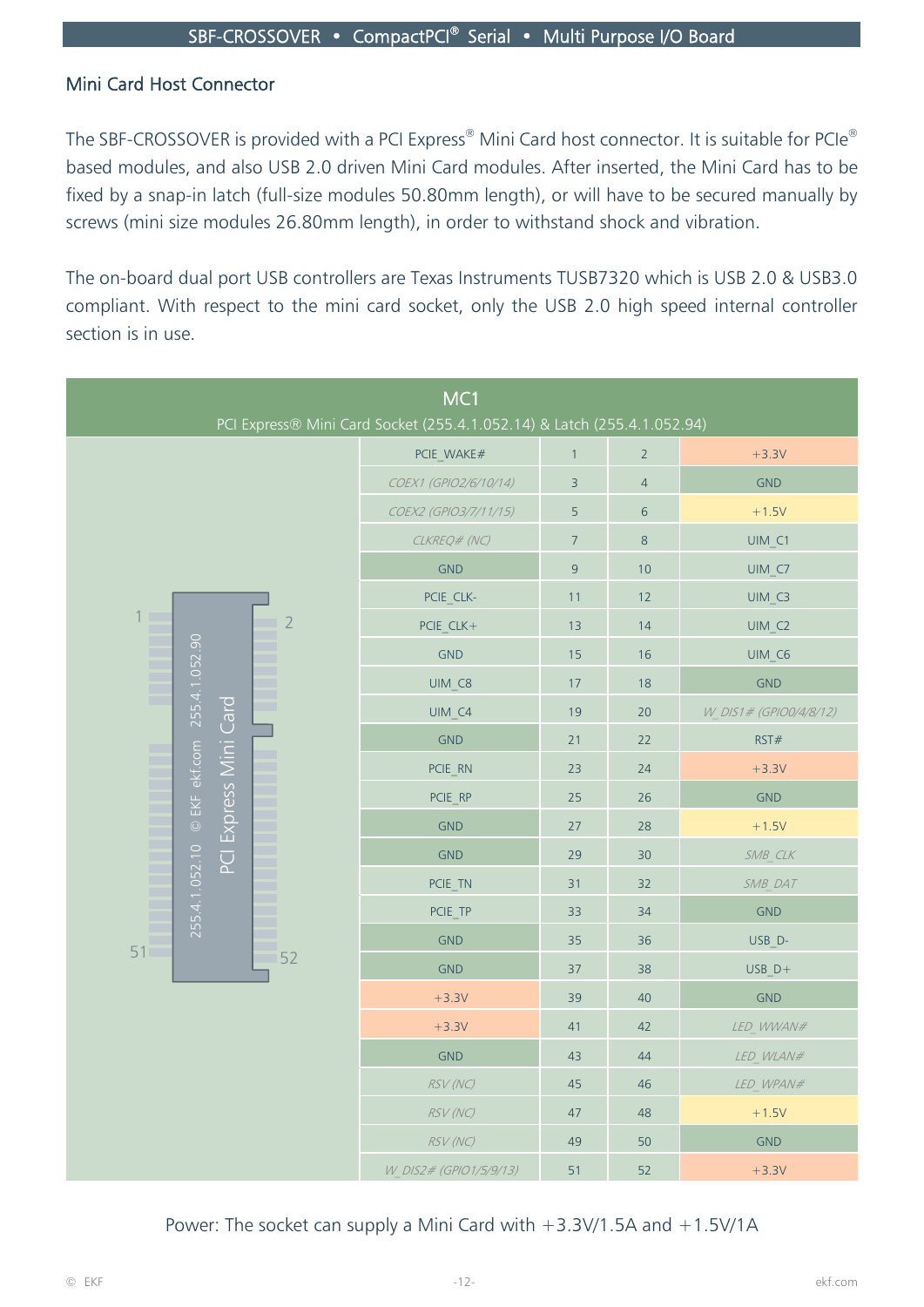## SBF-CROSSOVER • CompactPCI® Serial • Multi Purpose I/O Board

The Mini Card socket is not suitable for some proprietary modules, which may provide special services, e.g. voice I/O, resulting in conflicts with the host connector pin assignment. Be sure that your Mini Card complies with the PCI Express® Mini Card Specification (PCI-SIG). Furthermore, mSATA modules are not supported.

Full size Mini Cards are fixed by a latching (snap-in) element at the module end. A half size Mini Card must be fastened manually by screws M2.5x4mm through corresponding M2.5 soldered nuts provided on the SBF-CROSSOVER PCB. 0.5mm height nylon washers are required in addition as spacing elements between the PCB nuts and the half size Mini Card. Another approach would be to use a mechanical extender on half size Mini Cards, as shown below:



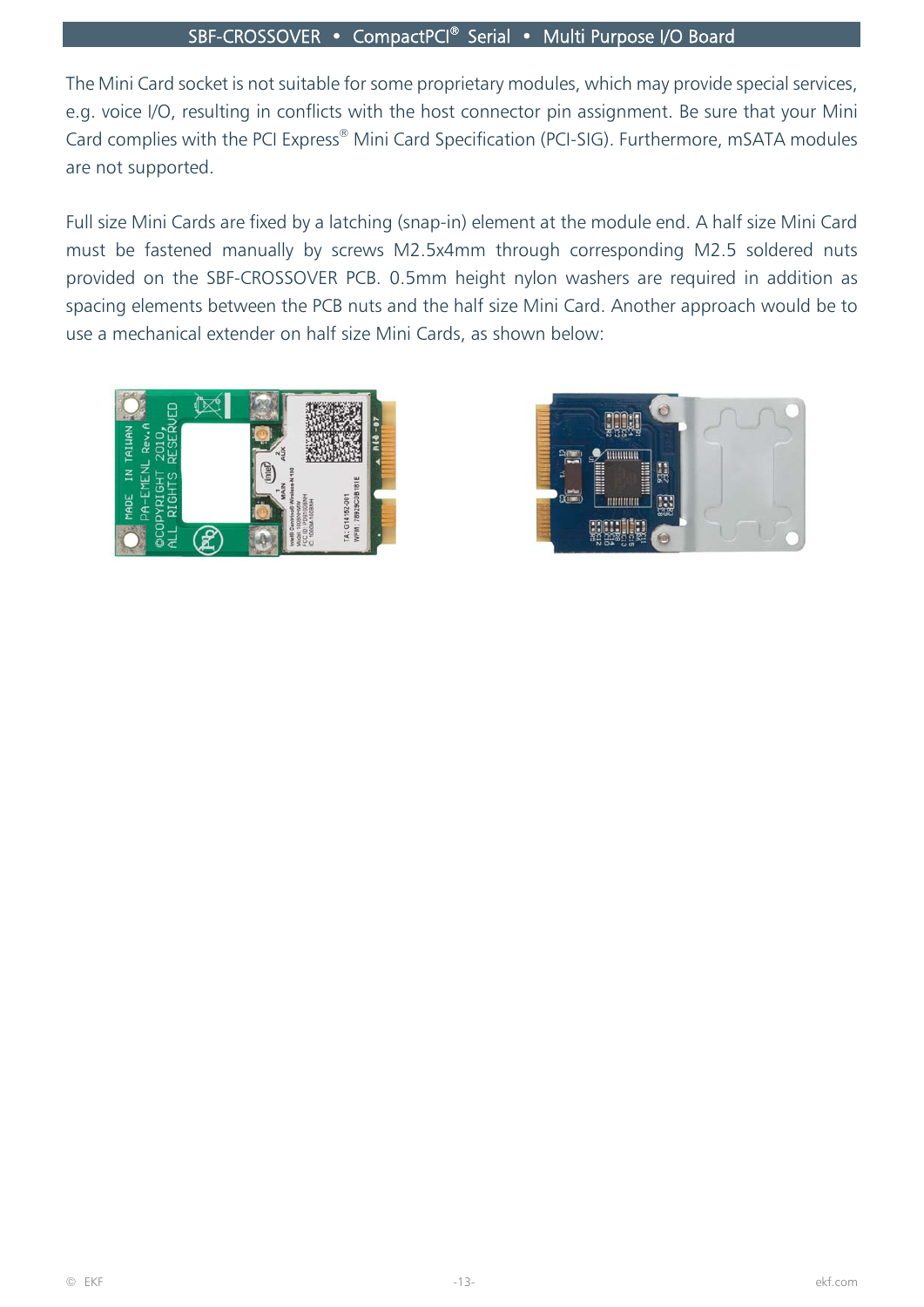## RS-232 Connectors

The SBF-CROSSOVER is provided with a PCIe® based quad port UART. Two ports (0 - 1) are wired to on-board MAX3234EI RS-232 transceivers, and available via two 2x5 pin headers for attachment of 1.27mm pitch micro ribbon flat cables, with an IDC type male D-Sub 9-pin connector at the cable ending for front panel mounting. Pin 1 of the pin headers must match pin 1 of the D-Sub connectors, with pin 10 left open, for the typical PC COM port pin assignment.

| P-A & P-B • RS-232 Serial I/O<br>2.54mm Pin Headers • 241.1.0205.20.00 |                   |   |                |                   |  |
|------------------------------------------------------------------------|-------------------|---|----------------|-------------------|--|
| $\overline{\phantom{a}}$                                               | DCD (D-Sub Pin 1) |   | 2              | DSR (D-Sub Pin 6) |  |
|                                                                        | RXD (D-Sub Pin 2) |   | $\overline{4}$ | RTS (D-Sub Pin 7) |  |
| 241.1.0205.20.00<br>© EKF ekf.com                                      | TXD (D-Sub Pin 3) | 5 | 6              | CTS (D-Sub Pin 8) |  |
| 9<br>110                                                               | DTR (D-Sub Pin 4) |   | 8              | RI (D-Sub Pin 9)  |  |
| 2.54mm                                                                 | GND (D-Sub Pin 5) |   | 10             | NC.               |  |

When assembling a flat cable harness, it is recommended that the colour-marked wire would be assigned to pin 1 for both connectors at both cable endings.

The MAX3234EI RS-232 (TIA/EIA-232) transceivers can be used for up to 500kbit/s (typical) data transfer rate.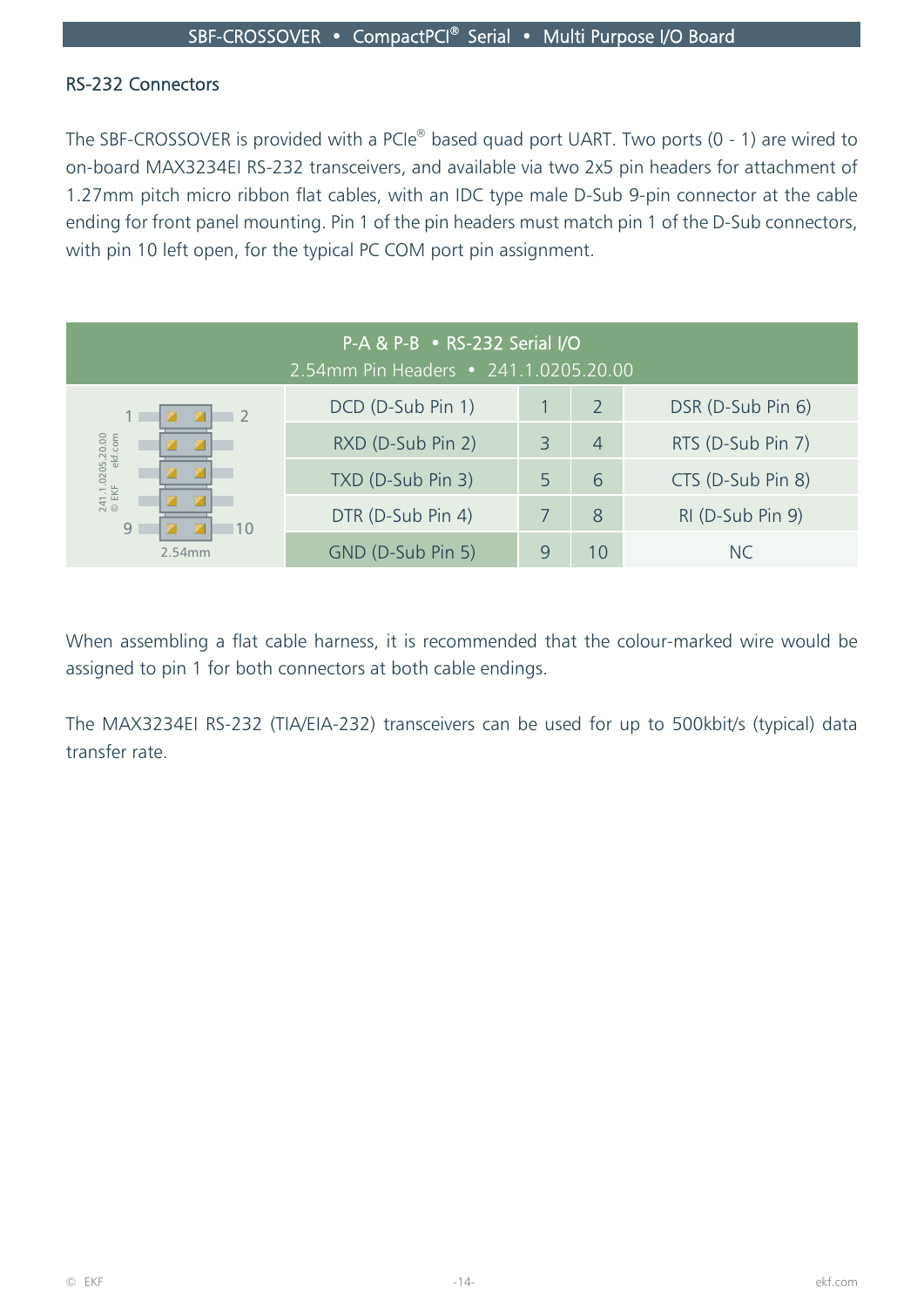# TTL-Level UART Ports

Two UART ports are available in addition from the optional on-board socket SP, as TTL-level signals. This connector is suitable for attachment of one or two EKF SU\*-series PHY modules via a micro ribbon flat cable assembly. A PHY module is a transceiver from TTL level signals to a specific symmetric or asymmetric interface standard, e.g. EIA-485 or RS-232E.

| SUE-RS232        | Isolated RS-232 module, front connector Micro-D 9-position        |
|------------------|-------------------------------------------------------------------|
| SUF-RS485        | Isolated RS-485 module, front connector Micro-D 9-position        |
| SUG-RS232        | Isolated RS-232 module, front connector RJ45                      |
| SUH-RS485        | Isolated RS-485 module, front connector RJ45                      |
| <b>SUI-RS232</b> | Isolated RS-232 module, front connector standard D-SUB 9-position |
| SUJ-RS485        | Isolated RS-485 module, front connector standard D-SUB 9-position |

EKF offers suitable modules with galvanic isolation. With a 8/12HP assembly, these modules can be mounted into the front panel. Please contact sales@ekf.de for availability of different SU-series modules (inquiries for custom specific PHY or transition modules welcome). Also custom specific front panel design can be done.

| SP • TTL-Level Serial I/O<br>2mm low profile socket • 251.1.0210.10.09 |                      |                |                |            |  |
|------------------------------------------------------------------------|----------------------|----------------|----------------|------------|--|
|                                                                        | $+5V$                | 1              | $\overline{2}$ | <b>GND</b> |  |
| $\overline{2}$                                                         | RTS# (2)             | 3              | $\overline{4}$ | RXD(2)     |  |
| ekf.com                                                                | TXD(2)               | 5              | 6              | $+3.3V$    |  |
| 251.1.0210.10.09                                                       | Driver Enable (2)    | $\overline{7}$ | 8              | CTS# (2)   |  |
|                                                                        | Receiver Enable# (2) | 9              | 10             | <b>GND</b> |  |
|                                                                        | Receiver Enable# (3) | 11             | 12             | <b>GND</b> |  |
| $@$ EKF                                                                | Driver Enable (3)    | 13             | 14             | CTS# (3)   |  |
| 20<br>2.00mm<br>Socket                                                 | TXD(3)               | 15             | 16             | $+3.3V$    |  |
|                                                                        | RTS# (3)             | 19             | 18             | RXD(3)     |  |
|                                                                        | $+5V$                | 19             | 20             | <b>GND</b> |  |

The connector SP is wired for a simplified UART handshake scheme - the sideband signals DCD, DSR, DTR and RI have been omitted since not required for the EKF SU\* modules. Hardware handshake is established by CTS/RTS only.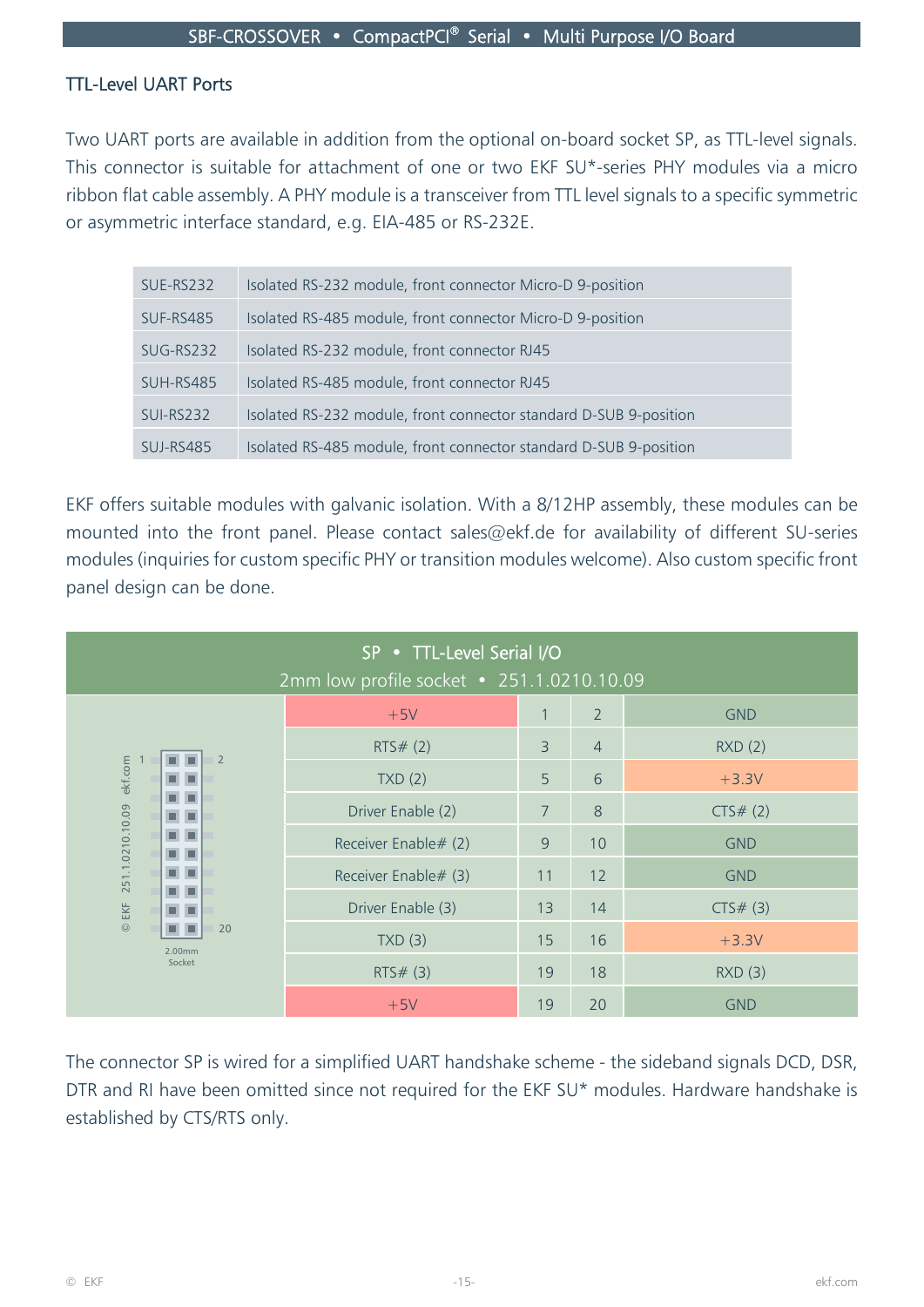

SUE-SUJ • Isolated RS-232 & RS-485 Transceiver Modules



SUH-RS485 • SUG-RS232 • RJ45 Connector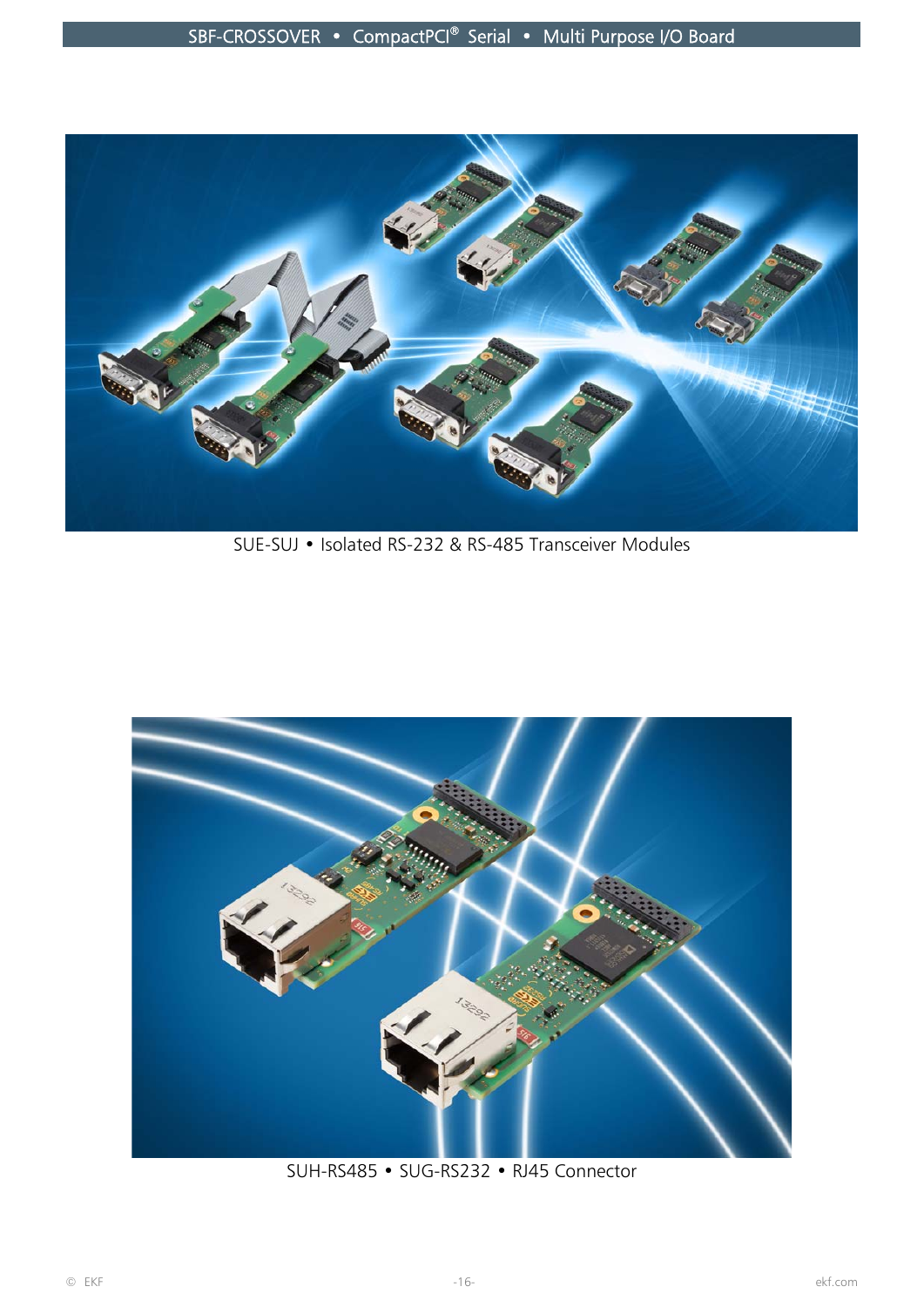# CompactPCI® Serial Backplane Connector

| P1 CompactPCI® Serial Peripheral Slot Backplane Connector<br>EKF Part #250.3.1206.20.02 • 72 pos. 12x6, 14mm Width |                |                           |                           |                      |                           |                           |                    |                      |                      |                       |                      |                      |
|--------------------------------------------------------------------------------------------------------------------|----------------|---------------------------|---------------------------|----------------------|---------------------------|---------------------------|--------------------|----------------------|----------------------|-----------------------|----------------------|----------------------|
| P <sub>1</sub>                                                                                                     | $\overline{A}$ | B                         | $\mathsf{C}$              | D                    | E                         | F                         | G                  | H                    |                      | J                     | K                    | L                    |
| 6                                                                                                                  | <b>GND</b>     | <b>PE</b><br>$TX02+$      | <b>PE</b><br><b>TX02-</b> | <b>GND</b>           | <b>PE</b><br>$RX02 +$     | <b>PE</b><br><b>RX02-</b> | <b>GND</b>         | PE<br>$TX03+$        | PE<br><b>TX03-</b>   | <b>GND</b>            | <b>PE</b><br>$RX03+$ | PE<br><b>RX03-</b>   |
| 5                                                                                                                  | PE<br>$TX00+$  | <b>PE</b><br><b>TX00-</b> | <b>GND</b>                | <b>PE</b><br>$RX00+$ | <b>PE</b><br><b>RX00-</b> | <b>GND</b>                | PE<br>$TX01+$      | PE<br><b>TX01-</b>   | <b>GND</b>           | <b>PE</b><br>$RX01 +$ | <b>PE</b><br>RX01-   | <b>GND</b>           |
| $\overline{4}$                                                                                                     | <b>GND</b>     | $USB2+$                   | $USB2-$                   | <b>GND</b>           | <b>PE</b><br>$CLK+$       | <b>PE</b><br>CLK-         | <b>GND</b>         | <b>SATA</b><br>$TX+$ | <b>SATA</b><br>$TX-$ | <b>GND</b>            | <b>SATA</b><br>$RX+$ | <b>SATA</b><br>$RX-$ |
| $\overline{3}$                                                                                                     | USB3<br>$TX+$  | USB3<br>$TX-$             | GA0                       | USB3<br>$R X +$      | USB3<br>$RX -$            | GA <sub>1</sub>           | <b>SATA</b><br>SDI | <b>SATA</b><br>SDO   | GA <sub>2</sub>      | <b>SATA</b><br>SCL    | <b>SATA</b><br>SL    | GA3                  |
| $\overline{2}$                                                                                                     | <b>GND</b>     | 12C<br><b>SCL</b>         | I2C<br><b>SDA</b>         | <b>GND</b>           | <b>RSV</b>                | <b>RSV</b>                | <b>GND</b>         | RST#                 | WAKE#                | <b>GND</b>            | PE<br>EN#            | SYS<br>EN#           |
| 1                                                                                                                  | $+12V$         | <b>STBY</b>               | <b>GND</b>                | $+12V$               | $+12V$                    | <b>GND</b>                | $+12V$             | $+12V$               | <b>GND</b>           | $+12V$                | $+12V$               | <b>GND</b>           |

pin positions printed white: not connected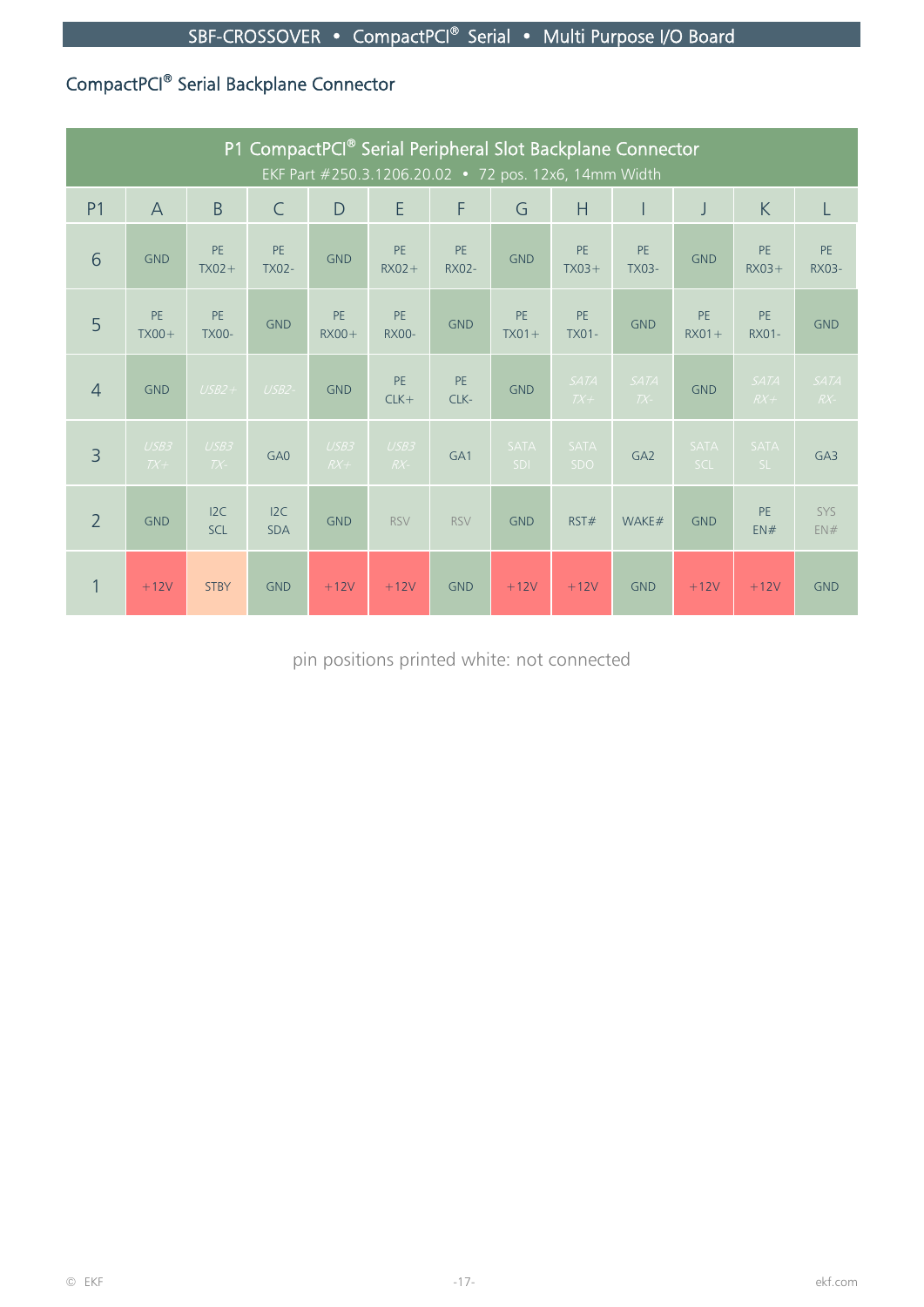# SBF-CROSSOVER • CompactPCI<sup>®</sup> Serial • Multi Purpose I/O Board

| <b>SBF-CROSSOVER Links</b>              |                                  |  |  |  |  |
|-----------------------------------------|----------------------------------|--|--|--|--|
| SBF-CROSSOVER Home                      | www.ekf.com/s/sbf/sbf.html       |  |  |  |  |
| CompactPCI <sup>®</sup> Serial Overview | www.ekf.com/s/smart solution.pdf |  |  |  |  |

| Driver Software                                  |                                           |  |  |  |  |
|--------------------------------------------------|-------------------------------------------|--|--|--|--|
| Intel I210 Networking Controller                 | www.intel.com                             |  |  |  |  |
| Texas Instruments<br><b>TUSB7320 xHCl Driver</b> | www.ti.com/product/tusb7340#toolssoftware |  |  |  |  |
| Diodes/Pericom<br><b>PI7C9X7954 UART</b>         | www.ekf.com/s/sbf/drv/                    |  |  |  |  |

Ordering Information

For popular SBF-CROSSOVER SKUs please refer to www.ekf.com/liste/liste\_21.html#SBF